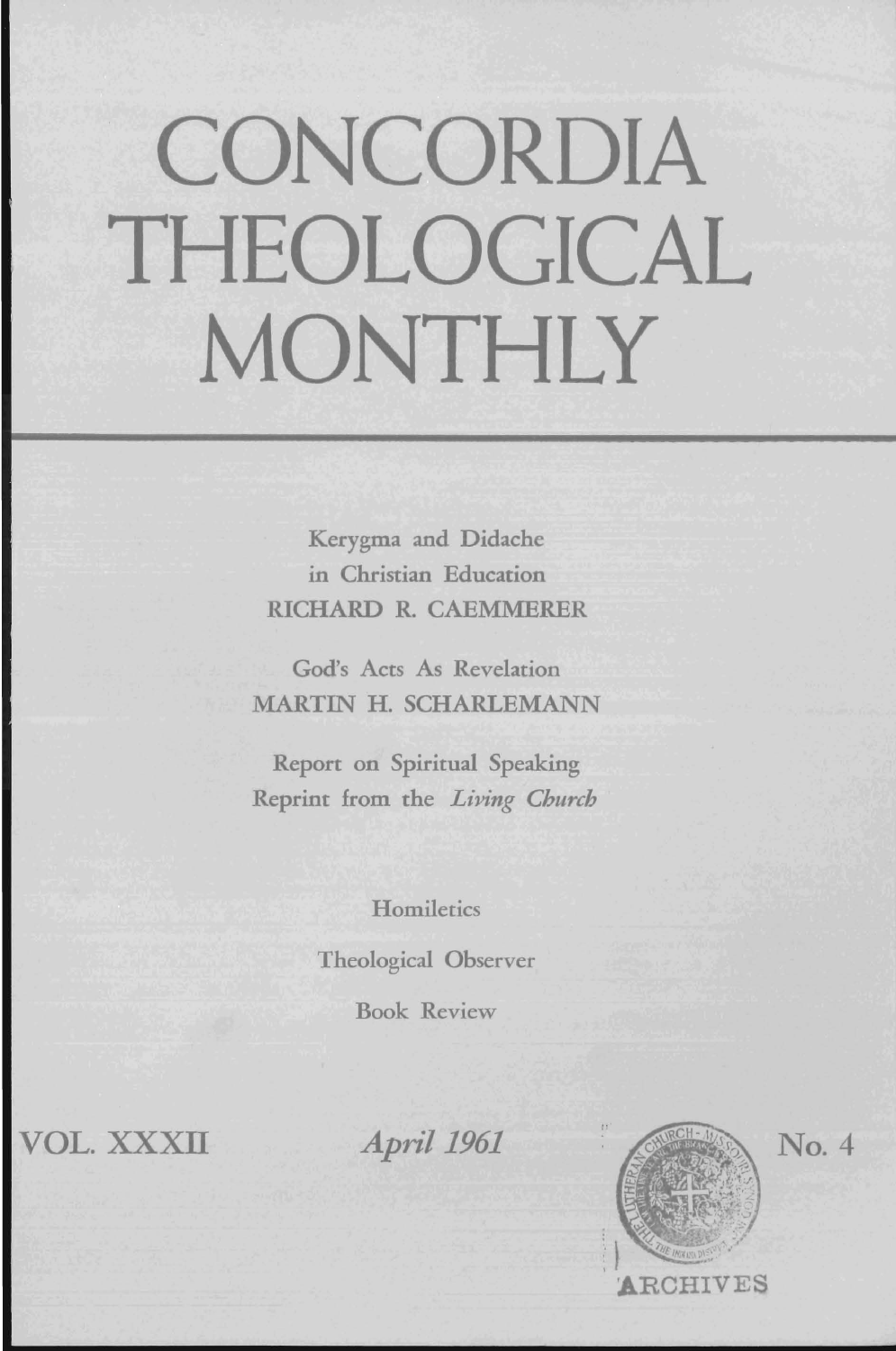## God's Acts As Revelation

**THERE IS!"** replied Jeremiah to the secret query of King Zedekiah whether there was a word from the Lord for the problem at hand. In this instance it was a message of judgment, 'You shall be delivered into the hand of the king of Baby $lon''$  (Jer. 37:17). Just how did the prophet know this? **In** what way did God make His will known in this case? By a dream? In a vision? By some special intuition or divine insight? We are not told more than that "the word of the Lord came to Jeremiah" (e.g.,  $37:6$ ). We are, however, assured of the fact that there was and is communication from God to man.

To this mysterious phenomenon of intelligible and personal contact between heaven and earth we apply the term "revelation." It designates a movement from God toward man; it speaks of God breaking in from the other side for the purpose of disclosing Himself in such a way as to make it possible for men to know His will so that they may repent and live. If God had never spoken, we would need to accept as final Pascal's observation: "The eternal silence of these vast infinite spaces frightens me." Ignatius reminds us, "Jesus came forth from silence," from beyond the emptiness of our expanding universe, to be God's greatest and final Revelation. He came as the Word, validating every other word of prophet and apostle. Man cannot discover God in His grace and mercy. Without revelation, he has only his own home-made religion.

Had God never spoken, men would still live devoid of hope, for they would be

## By MARTIN H. SCHARLEMANN

without God. Now, according to our Scriptures, God's "speaking" took place in various ways. At times His Word was "heard" in a vision. In other contexts it came to man in a dream. **On** still other occasions it was made known by way of an oracle or a prophetic utterance. Finally we must not fail to mention the fact that God also revealed Himself of old by what the Scriptures refer to as His "mighty acts."

In recent decades much has been written on the subject of the deeds of God as revelation. Partly as a reaction against a previous period in theology, which inclined toward overlooking God's deeds as revelation, some of our contemporary literature tends to ignore the divine interpretative word as constituting part and parcel of God's revelation of Himself in acts. Thereby the exponents of God's great deeds violate their own better knowledge that, according to the Scriptures, "word" and "act" may not be sundered from each other without risking the loss of both the authority of Scripture and its function of providing us with an understanding of the redemptive significance of God's ways.

Deed and word must be kept in proper balance, as they are in Luther, for example. To establish such an equilibrium, few passages can be more useful than Ps. 103:7: "He made known His ways to Moses, His acts to the people of Israel." We shall do well, therefore, to reflect on this sentence in some detail for the purpose of gaining a fuller understanding and appreciation of the fact that God revealed Himself to man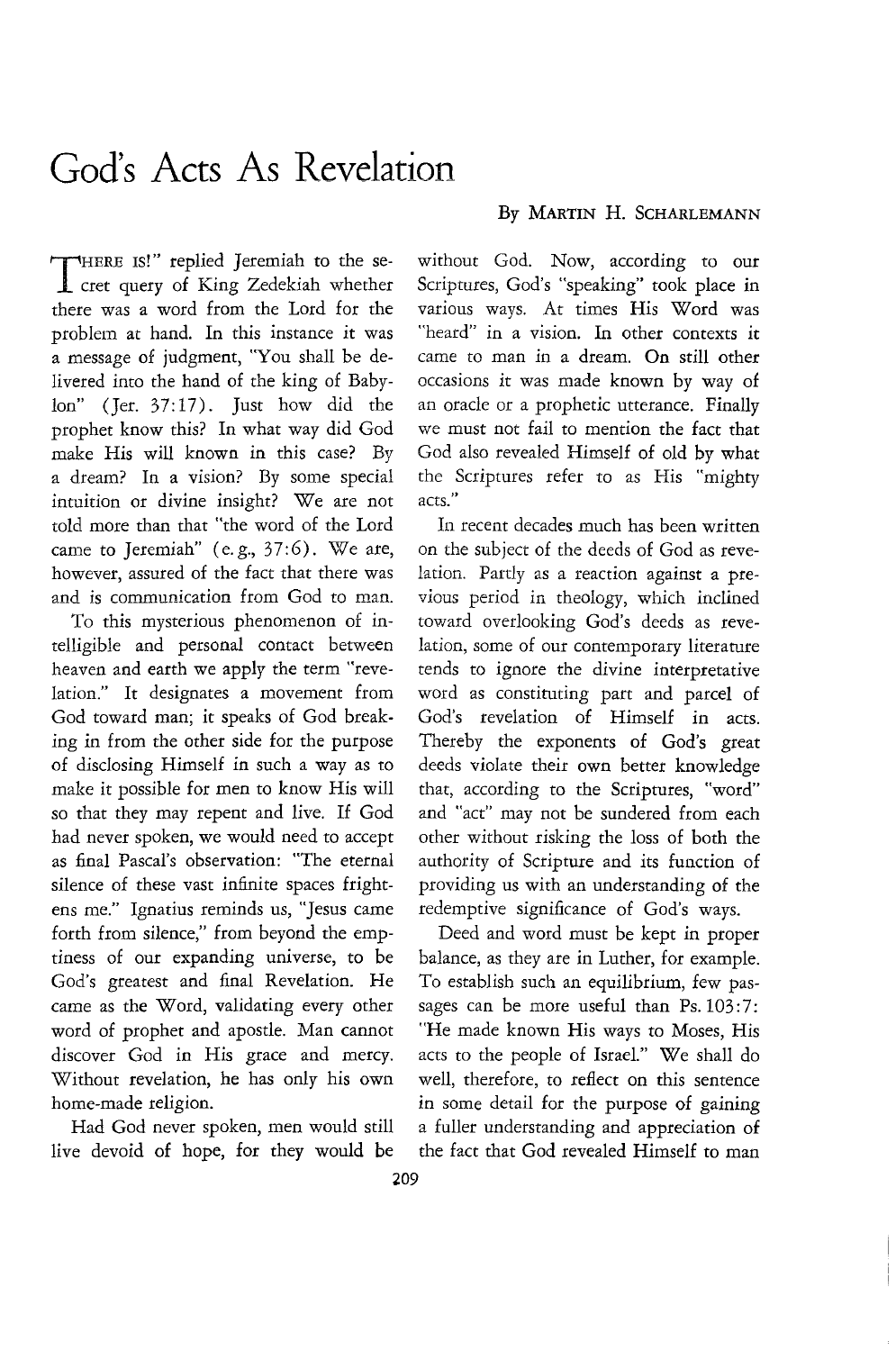in a sequence of events described and interpreted for us by what our Confessions call the prophetic and apostolic Scriptures.

Let it be said, first of all, that these words from the Psalm could under no conditions be used of Aristotle's great Uncaused Cause, a being (if he was that!) removed from the realm of events and, in fact, quite indifferent to the affairs of men. Nor would the psalmist have uttered this sentence to describe the gods of Babylon or Egypt, for these deities inhabited either the realm of myth or the closed circle of nature. Least of all would these words apply to a god who might be no more than a projection of the psalmist's own ideas and concerns. The God of this psalm, and of this particular verse, is one who has acted within history to produce certain occurrences which He Himself arranged to have interpreted by such men as Moses.

Now, what was it that God revealed to Moses? His very own ways, says the psalmist. In this context God's ways are not so much the paths that men are to walk but rather those which He Himself has followed in the course of His redemptive activity. The expression itself is a reminder of that moment when Moses asked to see these very ways of God (Ex. 33: 13) . In this context he was persuaded that he could not view the naked majesty of God and survive, but that, as a man, he might possibly get a glimpse of God's "goodness." Moses was indeed given the chance to see God as He clothed Himself in acts of grace and judgment. These are His "ways," His manner of doing things to and with His people in the light of His own statement, "I will be gracious to whom I will be gracious and will show mercy on whom I will show mercy."

In Chronicles the royal acts of kings are referred to as their "ways." Of Jehoshaphat, for example, it is said (2 Chron.  $17:3$ ) that he "walked in the earlier ways of David." What he did and how he acted disclosed the attitude and nature of this royal ruler. In the same way, God, our great King, has opened His heart to us, so to speak, by His ways, as these were made known to Moses. Several of the psalms, notably 78 and 136, list some of the outstanding acts of God which He undertook to accomplish this end.

Now, we must keep in mind that these mighty deeds of God are at times synonymous with His words. When He "speaks" His creative power is made manifest by what happens in consequence. This thought is carried forward into the New Testament. Hence Luke can, for example, say in Acts 6:7 that "the Word of God increased, and the number of the disciples multiplied in Jerusalem greatly." Here the "Word of God" surely refers to the power of God at work in the early church as she went about her task of worship, witness, and welfare.

From the Old Testament point of view God's most significant redemptive act was the Exodus. This event as such is described in terms of judgment upon Pharaoh and of redemption for Israel (Ex. 6:6). To this act the Children of Israel responded in faith, as we read in Ex. 14:30, 31: "Thus the Lord saved Israel that day from the hand of the Egyptians, and Israel saw the Egyptians dead upon the seashore. And Israel saw the great work which the Lord did against the Egyptians, and the people feared the Lord, and they believed in the Lord and in His servant Moses." From this it is evident how Israel was led to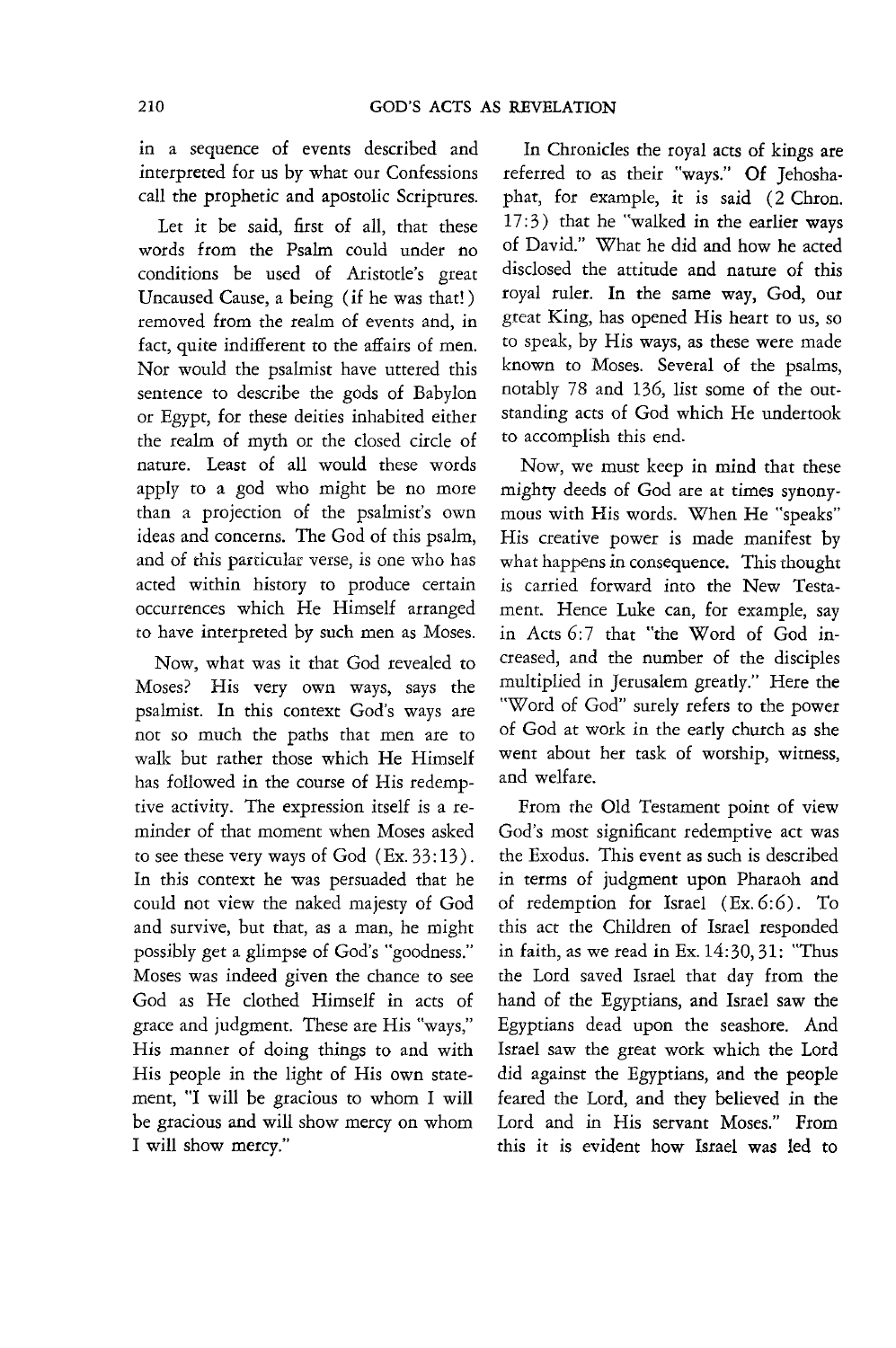know that by this event God had acted in both judgment and liberation. In other words, they now saw this wondrous deed in terms of both Law and Gospel.

The Exodus must, of course, be understood as including all that God did and said to liberate Israel and to establish His covenant  $(Ex. 19:4, 5)$ . So important is this whole cluster of acts and words that even the creation of the world is linked to this decisive deliverance of Israel at the Red Sea. As a case in point, Is. 51:9, 10 conjoins God's first conquest of chaos, here symbolized by Rahab and the dragon, with the redemption of God's people from Egypt. Later events, too, especially the return from Babylon, are described to a large extent in language borrowed from the account of the Exodus. This practice is carried forward into the New Testament. There the work of John the Baptist, for example, is interpreted in terms of both the Exodus and the return, especially by St. Mark. That is why he quotes both Ex.  $23:20$  and Is.  $40:3$  as well as Malachi 3: 1 in introducing John. The first of these passages is taken from a context describing God's dealings with Israel in the desert, and the second one describes the return. John baptized in the wilderness because the time had come for God to create a new Israel. Like God's ancient people, it was to begin in the desert by a Baptism of water. Luke applies the very word "exodus" (9:31) to the subject of the discussion that took place on the Mount of Transfiguration, where Jesus, Moses, and Elijah spoke of what was going to happen in Jerusalem very shortly. In the New Testament it is particularly the death and resurrection of Jesus that are likened to the Exodus for their decisive role in God's plans of redemption.

Crucifixion and resurrection were preceded, of course, by the Incarnation. They were followed, moreover, by Pentecost, the Ascension and the Session. All of these might be called mighty acts of God, undertaken by Him to make Himself known to men as the God of grace and judgment. In fact, the last three in the series are called just that in 1 Peter 1: 11, for the Greek word used there - sometimes translated "glories" - signifies the manifestation of divine power in acts that excite wonder. With all of these works God has reached into the closed circle of man's existence, so to speak, for the purpose of unfolding His purpose and His will. To these great deeds, therefore, prophets and apostles bear witness. These men were chosen and called for this particular task. They play a crucial role in making known God's ways to men.

The psalmist is quite specific in this matter, too. He names Moses as the person to whom God revealed the significance of His actions. Raw occurrences in history do not of themselves convey much meaning, if any at all. True, Pharaoh and the Egyptians might conclude from the Exodus that Israel's God was greater than their own deities (Ex. 14:4), but they had no way of realizing that the departure of this slave people had any broader significance, involving the fate of all mankind, unless, of course, they had listened to Moses and Aaron-and this they had no intention of doing! Nor, for that matter, would the Children of Israel have understood the full dimensions of their liberating experience unless an interpretation of this event had been given to Moses and through him to the Children of Israel.

This man, reared at the royal court and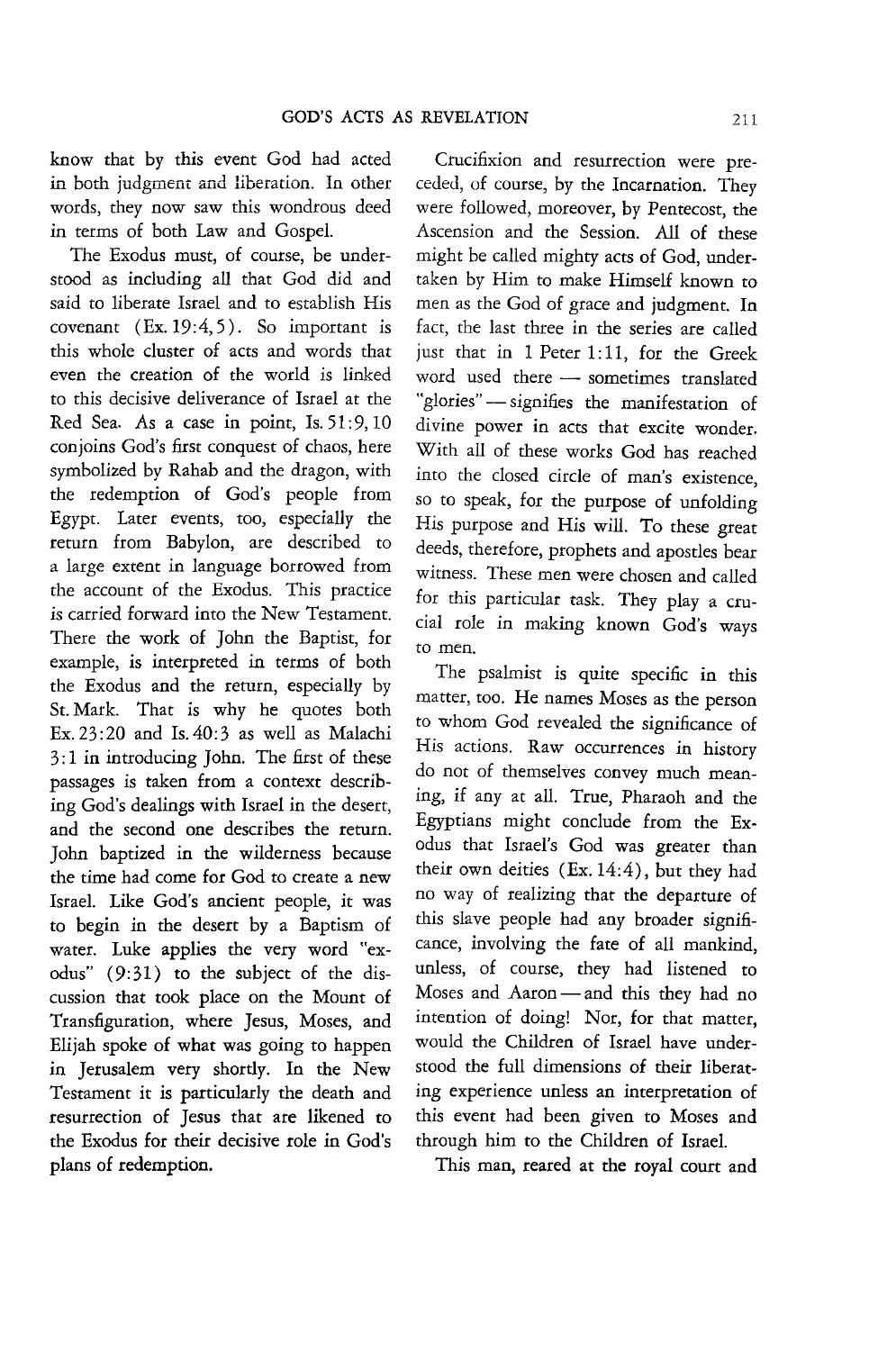later living in exile in Midian, was raised up not only to be Israel's political organizer and leader but also to serve as God's prophetic instrument in delineating the full import of what was happening to Israel and to Egypt in terms of God's redemptive will and intent. Through Moses Israel was to learn that God is one who acts in righteousness and in judgment for the oppressed, to use the words of the previous verse in our psalm. This whole people, a race of slaves in a foreign land, was the special object of God's gracious choice. It could not, however, have come to this awareness, had not God revealed to Moses His plan for redeeming mankind.

From the Biblical point of view Moses was the great mediator of God's ancient revelation and in that sense the prophet par excellence. Of this our Scriptures leave us in no doubt whatsoever. Jesus Himself is described in various parts of the New Testament as the Mediator of the new and final revelation, and so as the second Moses, who came in fulfillment of the promise given in Deut. 18:15: "The Lord, your God, will raise up for you a prophet like me from among you. . . ." Moses can therefore quite properly be said to represent all those persons whose task it was to interpret the acts of God.

Such occurrences as were proclaimed to be God's mighty acts often looked quite different from a purely human point of view. Very few of them had the earmarks of extraordinary dimensions or of special splendor. King Cyrus, for example, was most certainly not impressed by the small number of Jews that returned to Jerusalem from their exile in Babylon under his own permissive decree. That the God of heaven and earth should identify Himself in His

eternal purposes with this uninspiring company of exiles was surely the last thing that would have occurred to him. He could have had an inkling of the vast importance of this event only with the insight granted to and by one of God's prophets. Again, when Pontius Pilate submitted his official report on the events of the first Good Friday, there was in this notice no suggestion of anything more than that he had had another disagreeable task, what with an excitable mob on his hands asking a murderer to be set free rather than one who in some way claimed to be different from other people! Even the disciples were at a loss to understand the crucifixion until they were guided into seeing this event in the light of the resurrection and especially of Pentecost. That Christ died was the event; that He died for men's sins is the interpretative word. These two go together.

Some years later there was not much to distinguish Paul from other traveling teachers and rabbis. True, he was spreading some strange doctrine about a certain Jesus, who had been crucified and then had been raised from the dead; but, of course, it was a remarkable age, people remarked again and again, and one had to allow for all kinds of vagaries of this sort! After all, Caesar still ruled the Empire, and he did not seem to feel threatened by another king named Jesus (Acts 17:7). Little did men realize then that in centuries to come people would call their sons Paul and their dogs Nero, by that mysterious process with which the Gospel inverts human values. It was, in fact, impossible to recognize the mission of St. Paul for what it really was except from his own witness to Christ and to himself as an apostle.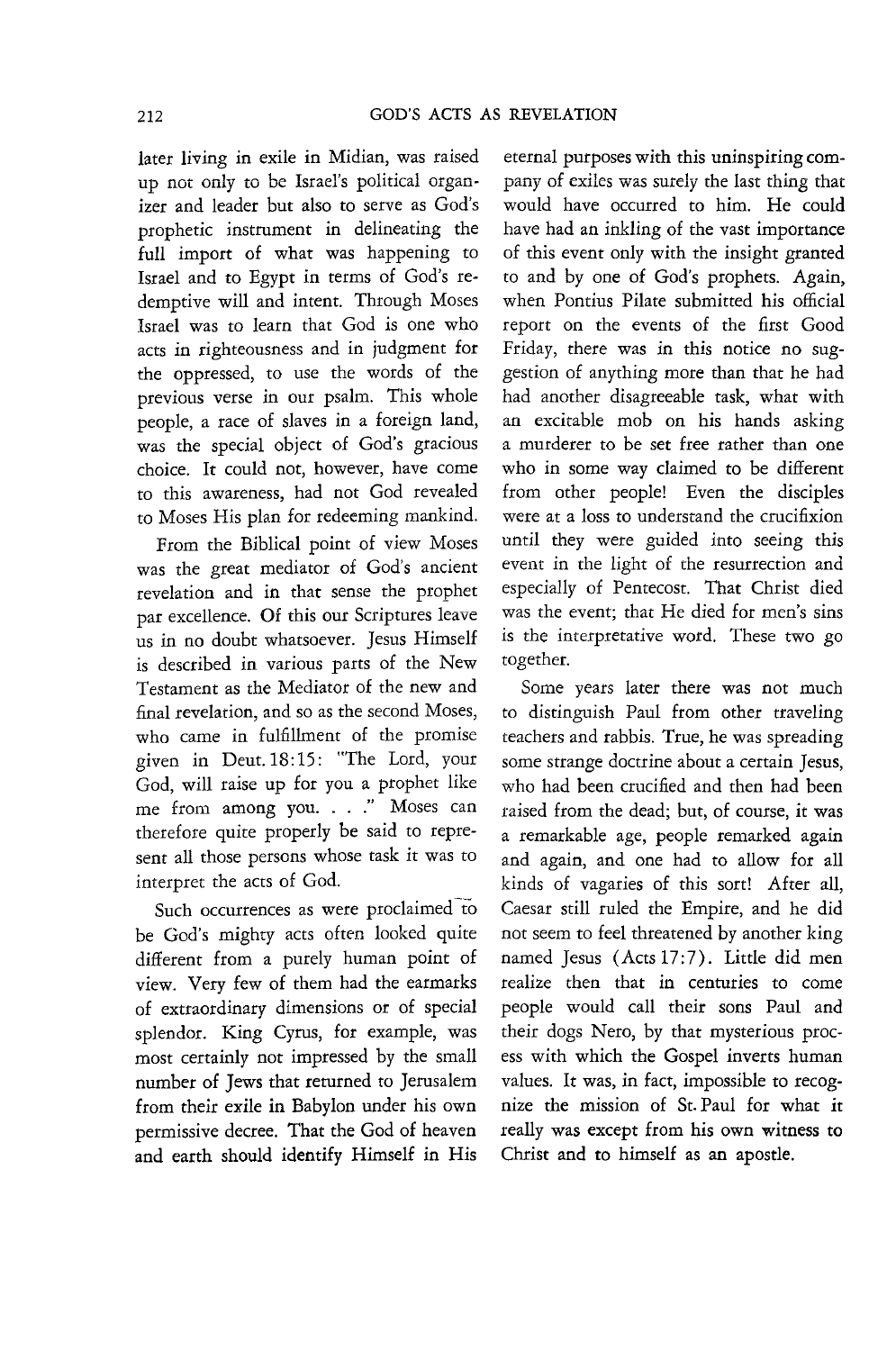Returning to the verse from our psalm, we must remind ourselves that Moses first gave an oral explanation of God's ways, as these had been made known to him. He taught Israel the song of Ex. 15, for example, as a way of bringing into divine perspective all of the events through which Israel was passing. This hymn contains the lines which, for all practical purposes, summarize the whole story of God's dealings with His ancient people:

- Who is like Thee, 0 Lord, among the gods?
- Who is like Thee, majestic in holiness, terrible in glorious deeds, doing wonders?
- Thou didst stretch out Thy right hand, *tbe* earth swallowed them.
- Thou hast led in Thy steadfast love the people whom Thou hast redeemed,
- Thou hast guided them by Thy strength to Thy holy abode.
- The people have heard, they tremble; pangs have seized on the inhabitants of Philistia.
- Now are the chiefs of Edam dismayed; the leaders of Moab, trembling seizes them;
	- all the inhabitants of Canaan have melted away.
- Terror and dread fall upon them; because of the greatness of Thy arm, they are still as a stone,
- till Thy people, 0 Lord, pass by, till the people pass by whom Thou hast purchased.
- Thou wilt bring them in, and plant them on Thy own mountain,
	- the place, 0 Lord, which Thou hast made for Thy abode,
	- the sanctuary, 0 Lord, which Thy hands have established.
- The Lord will reign forever and ever. (RSV)

Other prophets, too, after Moses, were endowed by the Spirit of God with the gift and the task of explaining the ways of God to men. This was often done orally at first. In fact, some of these servants of God, notably Elijah and Elisha, left nothing at all in writing for us. The interpretation imparted to and by Moses, on the other hand, is given in the Pentateuch. The five scrolls containing this account were surely available in some form to the poet who wrote Ps. 103. In addition, this sacred author had, of course, heard of God's mighty acts in the ritual of the festivals of the temple and in the homes of Israel. Pentecost would recall the giving of God's Law; Tabernacles served as the occasion to rehearse the desert wanderings; and the Passover invariably provided the opportunity to tell and hear of Israel's liberation from the house of bondage. The remembrance of these acts kindled the poet's soul, and under the impulse of God's Spirit he composed our psalm.

Whether or not it was David who actually wrote Ps.I03 is a moot question, since the headings of the psalms may have been added later. It is quite possible that some unknown Israelite wrote this psalm. He did so as God's instrument to instruct His people and to help beautify the service of the temple and later of the synagog. There were many such psalms. One hundred and fifty of them, many of them done anonymously, were gathered into what is often called the hymnal of the second temple, our Psalter. When the question of the canon came up later on, this collection of psalms was. included in the list of authoritative documents. In this way Ps.I03 has got down to us as part of the book of God's people, our Bible.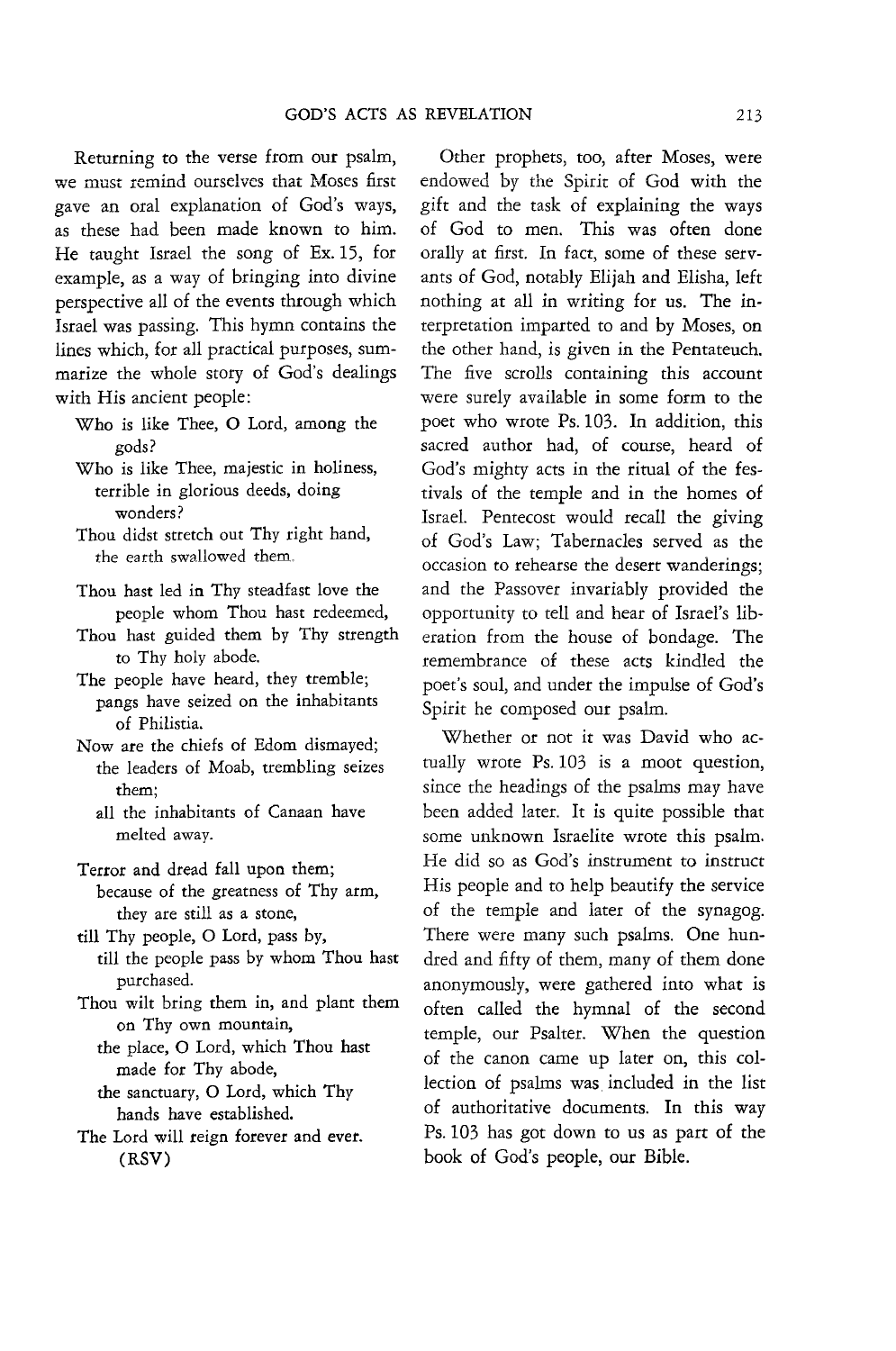At this point it is necessary to raise the question of the connection between the Biblical documents and the acts of God that were made known through Moses to Israel. For the only information we have of these events as deeds of God is given in the Scriptures. These are the last step, so to speak, in God's act of giving us His own explanation of what He was doing.

Without going into a detailed discussion of what we know as the doctrine of inspiration, let us note, in the first instance, that the sacred authors record certain happenings as mighty acts of God. Their writings, therefore, serve to "publish and tell the wondrous acts of the Lord" (Ps. 26: 7). Luke's expression for this side of his task was that of "compiling a narrative of things accomplished"  $(1:1)$ . The third evangelist went on at once to name his sources, most of them oral; namely, the tradition that had its sources in the eyewitnesses to the events themselves. In addition, he took whatever written accounts were available to him and checked them against the facts as known to him and reported by these witnesses. In short, he did research work in the preparation of his Gospel.

This mention of sources must not be overlooked in any attempt to understand the way in which our Biblical documents came into being. The incident of Joshua making the sun to stand still, for example, was taken from a work known as the Book of Jashar (Joshua 10:13). Num.21:14 mentions "the Book of the Wars of the Lord" as the source of some of the information concerning the events at the Red Sea. A document known as the Book of the Chronicles of the Kings of Judah is referred to a number of times (e. g., 2 Kings 14: 18).

Since the Biblical authors sometimes made use of certain written materials on the subjects presented, we can assume that they did not hesitate to employ oral sources. In fact, we have already pointed out that Luke says that he did just this. A close study, moreover, of Judges or of the Gospel of Mark will reveal a strong likelihood that some of the matter there presented was first shaped orally by kerygmatic, didactic, or liturgical needs and practices within the community of God's people, and then reshaped by the individual author to conform to his particular purpose and  $style$   $\rightarrow$  all under the special guidance of God's Spirit, of course!

The Biblical documents, however, not only reliably record the great deeds of God; they also witness to them. That is to say, the purpose of the written Word of God is to point to God's acts of redemption and judgment. Nowhere is this made more clear than in Rom. 3:21-26. There St. Paul makes a point of the fact that God's righteousness was made manifest in Christ, whom God "put forward as an expiation by His blood." This righteousness, revealed in the event of the crucifixion of Jesus, was witnessed to by both the Law and the prophets, the apostle assures us. That such a statement should occur in what is Paul's most elaborate theological treatise is not without its own special significance. We are reminded thereby that he wrote Romans as an inspired explanation and interpretation of what God had done in Christ. In this way the epistle, too, serves as a witness to the prior acts of God in Jesus Christ.

**It** may be useful in this context to point out that the sacred authors wrote as particular individuals of their own age. That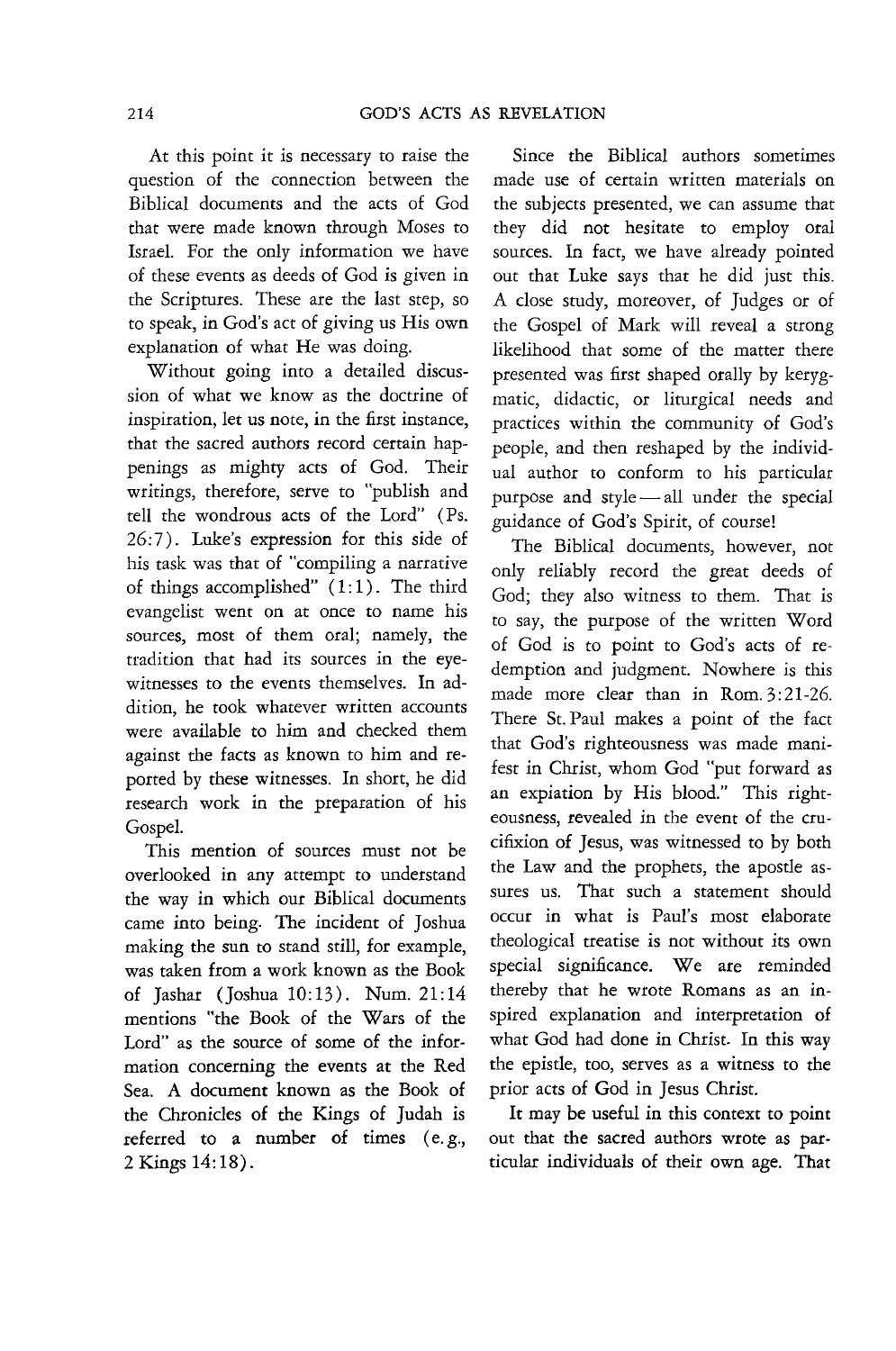is to say, Jeremiah was not Amos, and Paul was not Isaiah. Serving as the authoritative instrument of God's revelation, each one wrote as a distinct personality living at a certain time and in given circumstances. Each author, therefore, gives his own peculiar testimony. This can be illustrated from the way in which Matthew and Mark handle the account of the transfiguration. Mark, we should note, does not mention the shining face of Jesus as Matthew does  $(17:2)$ . Instead he stresses the brilliance of Jesus' garments (9:3). Why this difference? Very possibly because Matthew is interested in witnessing to his Savior as the new Moses, for of the latter we read (Ex.34:29) that his face shone brightly as he came down from Mount Sinai. Mark, on the other hand, is more concerned with bearing testimony to Jesus as the true Israel; the glittering garments quite possibly represent this accent. This would help explain why Mark omits the words "in whom I am well pleased" from the utterance of the Father's voice out of the cloud.

God chose to reveal Himself just in this kind of particularity, through men who stood at given points within history and wrote within the framework of their respective times. This is why not only their language but also their manner of presenting historical information at times differs from ours. These factors belong to their specific background and personalities, as our Australian brethren have pointed out in their official statements on Scripture.\* This situation, however, does not detract from the utter reliability of the **record and witness of the Biblical authors**  of God's great deeds. On the contrary, it underlines God's faithfulness in dealing with His children during each period of their history.

If we keep in mind this relationship of the Biblical documents to God's mighty acts, always to be understood as "deedwords," we shall be preserved from the error of Judaism, which saw and often sees in the Biblical documents themselves an authority independent of those acts to which they testify. As a result, Judaism has often determined an individual's attitude toward God on the basis of his response to Old Testament documents as such, especially as these were interpreted by the tradition of the elders. By not going beyond the documents to the prior acts of God, to which they bear testimony, men turn revelation into tradition. This perversion is the source of all legalism.

This is not said to belittle the significance of our sacred writings. In fact, our observation magnifies them by giving them their full due. For the written documents, too, are God's creation, as has already been indicated. In fact, we are reminded by 2 Peter 1:21 that "no prophecy ever came by the impulse of man, but men moved by the Holy Spirit spoke from God" (RSV). The word "moved," by the way, is the same one used in previous verses of the voice that was heard on the Mount of Transfiguration. Its use in both contexts is a reminder that God must break in

<sup>\* &</sup>quot;We believe that the holy writers, whom God used, retained the distinctive features of their personalities (language and terminology, literary methods, conditions of life, knowledge of nature and history as apart from direct reve-

lation and prophecy). God made use of them in such a manner that even that which human reason might call a deficiency in Holy Scripture must serve the divine purpose." *(The Australian Lutheran,* August 22, 1956, p. 265)